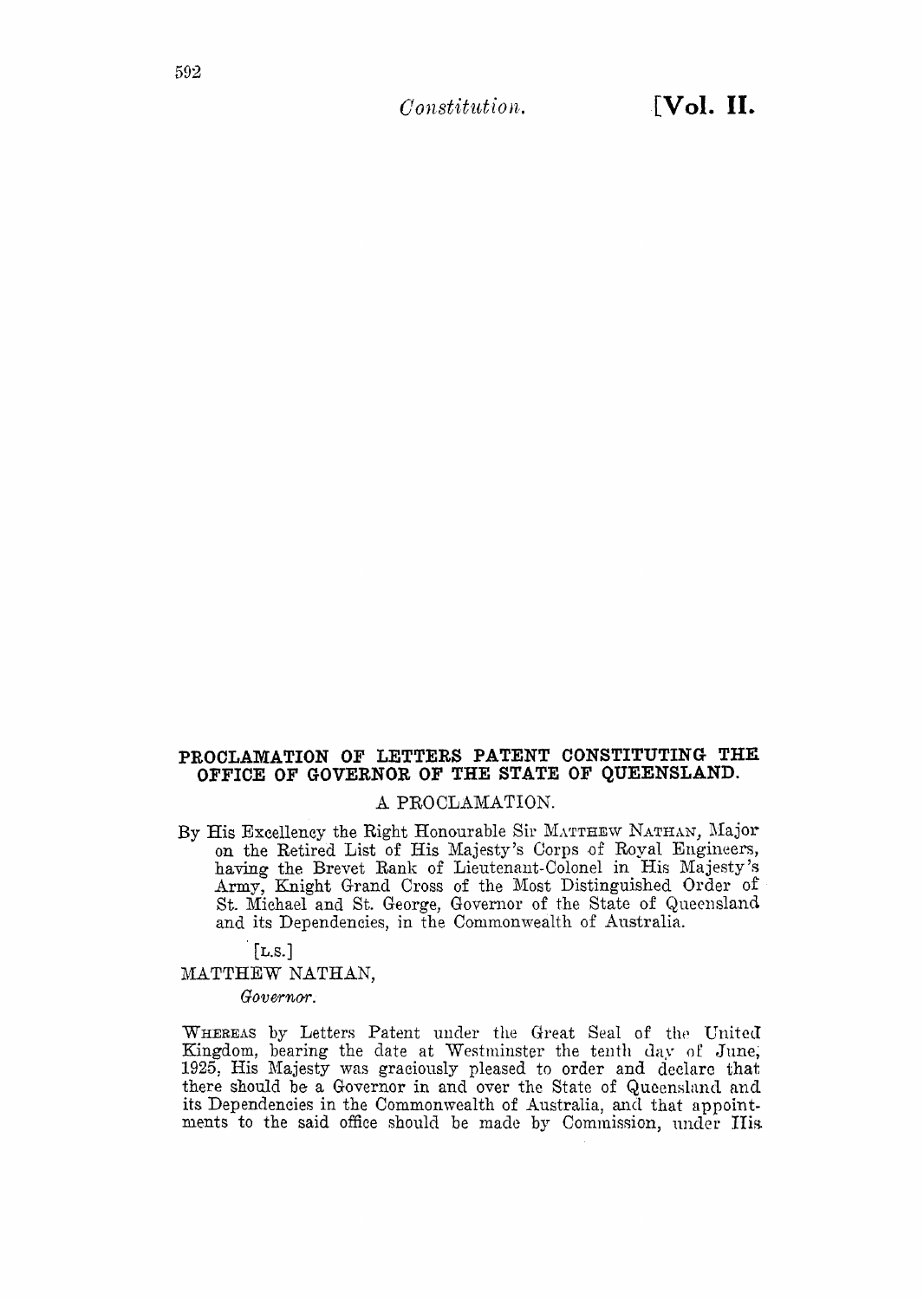## Letters Patent Constituting the Office of Governor of the State of Queensland.

Majesty's Sign Manual and Signet, and that the said Letters Patent should be proclaimed at such place or places as the Governor of the said State should think fit within the said State: Now, therefore, I, the Governor aforesaid, do, by this my Proclamation, proclaim and make known the said Letters Patent, which are in the words following, that is to say :—

#### QUEENSLAND.

LETTERS PATENT PASSED UNDER THE GREAT SEAL OF THE UNITED KINGDOM, CONSTITUTING THE OFFICE OF GOVERNOR OF THE STATE OF QUEENSLAND AND ITS DEPENDENCIES, IN THE COMMONWEALTH OF AUSTRALIA.

#### Dated 10th June,  $1925$ .

George the Fifth, by the Grace of God of the United Kingdom of Great Britain and Ireland and of the British Dominions beyond the Seas King, Defender of the Faith, Emperor of India: To all to whom these Presents shall come, Greeting:

Recites Letters Patent, 6th June, 1859.—Whereas Her Majesty Queen Victoria did by certain Letters Patent under the Great Seal of the United Kingdom of Great Britain and Ireland, bearing date at Westminster the Sixth day of June, 1859, in the Twenty-second year of Her reign, erect certain territories therein described into a Colony by the name of the Colony of Queensland:

For the Letters Patent referred to, see this title, ante.

Recites Letters Patent of 13th March, 1862.—And whereas Her said Majesty did by certain other Letters Patent under the said Great Seal, bearing date at Westminster the Thirteenth day of March, 1862, in the Twenty-fifth year of Her Reign, annex to the said Colony of Queensland so much of the Colony of New South Wales as then lay to the Northward of the Twenty-sixth parallel of South latitude, and between the One hundred and forty-first and the One hundred and thirty-eighth Meridians of East longitude, together with all and every the adjacent Islands, their members and appurtenances in the Gulf of Carpentaria:

For power to make the Letters Patent here recited, see The Australian Colonies Act, 1861, s. 2, ante.

**Recites Letters Patent of 30th May, 1872.—And whereas Her said** Majesty did by certain other Letters Patent under the said Great Seal, bearing date at Westminster the Thirtieth day of May 1872, in the Thirty-fifth year of Her Reign, amongst other things, appoint the Governor, for the time being, of the said Colony of Queensland to be the Governor of all Islands within sixty miles from the coast of the said Colony, with power to surrender the said Islands to the Colony of Queensland:

Recites Proclamation and Deed of Transfer of Islands to the Colony, dated 22nd August, 1872. And whereas by Proclamation and Deed of Transfer, under the hand and seal of the said Governor, both bearing date the Twenty-second day of August 1872, the said Islands were annexed to and now form part of the said Colony of Queensland: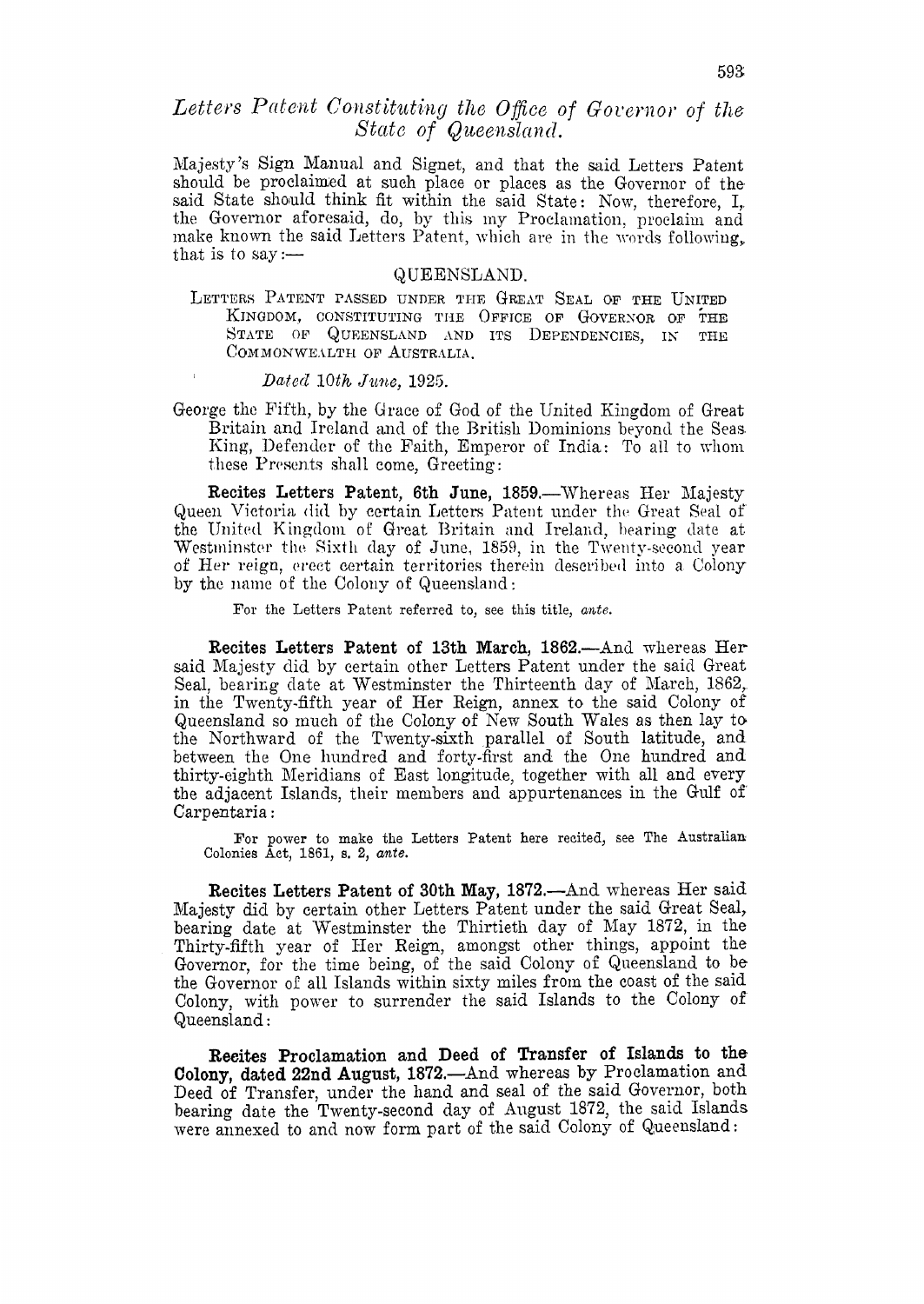Recites Letters Patent of 10th October, 1878.-And whereas by certain other Letters Patent, under the Great Seal of the United Kingdom of Great Britain and Ireland, bearing date at Westminster the Tenth day of October 1878, Her said Majesty did authorise the Governor for the time being of the said Colony of Queensland, by Proclamation under his hand and the Public Seal of the said Colony, to declare that, from and after a day to be therein mentioned, certain islands in Torres Straits, and lying between the Continent of Australia and the Island oi Xew Guinea, as are: more particularly described in the said Letters Patent of the Tenth day of October 1878, should be annexed to and form part of the said Colony: And whereas the said Governor did, by a Prodamation under his hand and the Public Seal of the said Colony, bearing date the Eighteenth day oE July 1879, notify and proclaim that from and after the First day of August 1879 the said Islands should be annexed to and become part of the Colony of Queensland:

Sco also The Queensland Coast Islands Act of 1879, ante; *R. v. Gomes* **(1880),** 5 S.C.R. 189.

Recites Imperial Act **63** and **64** Vict. **c.** 12, Proclamation of 17th September, 1900, and Letters Patent of 29th October, 1900.—And whereas in virtue of the provisions of the Commonwealth of Australia Constitution Act, 1900, and of the Proclamation issued thereunder by Her said Majesty, by and with the advice of Her Privy Council, on the Seventeenth day of September 1900, Her said Majesty did, by certain Letters Patent under the said Great Seal of the United Kingdom of Great Britain and Ireland bearing date at Westminster the Twentyninth day of October 1900, make provision for the Office of Governor-General and Commander-in-Chief in and Over Our Commonwealth of Australia :

For the Commonwealth of Australia Constitution Act, 1900, **see** title **COXMONWEALTE AND** STATES. The Proclamation referred to **is** *set* **out** in the notes to s. **3** of that Act.

And whereas by certain other Letters Patent under the said Great Seal also bearing date at Westminster the Twenty-ninth day of October 1900 the Office of Governor in and over Our State of Queensland and its Dependencies, in the Commonwealth of Australia, was constituted as therein provided :

And whereas we deem it expedient to make other provision in lieu thereof:

Revocation of Letters Patent of 29th October, 1900.-Now know ye that we have revoked and determined and by these presents do revoke and determine, the said last recited Letters Patent of the Twenty-ninth day of October 1900, constituting the Office of Governor in and over Our State of Queensland and its Dependencies, and every clause, article, and thing therein contained, from and after the Proclamation of these Our Letters Patent as hereinafter provided :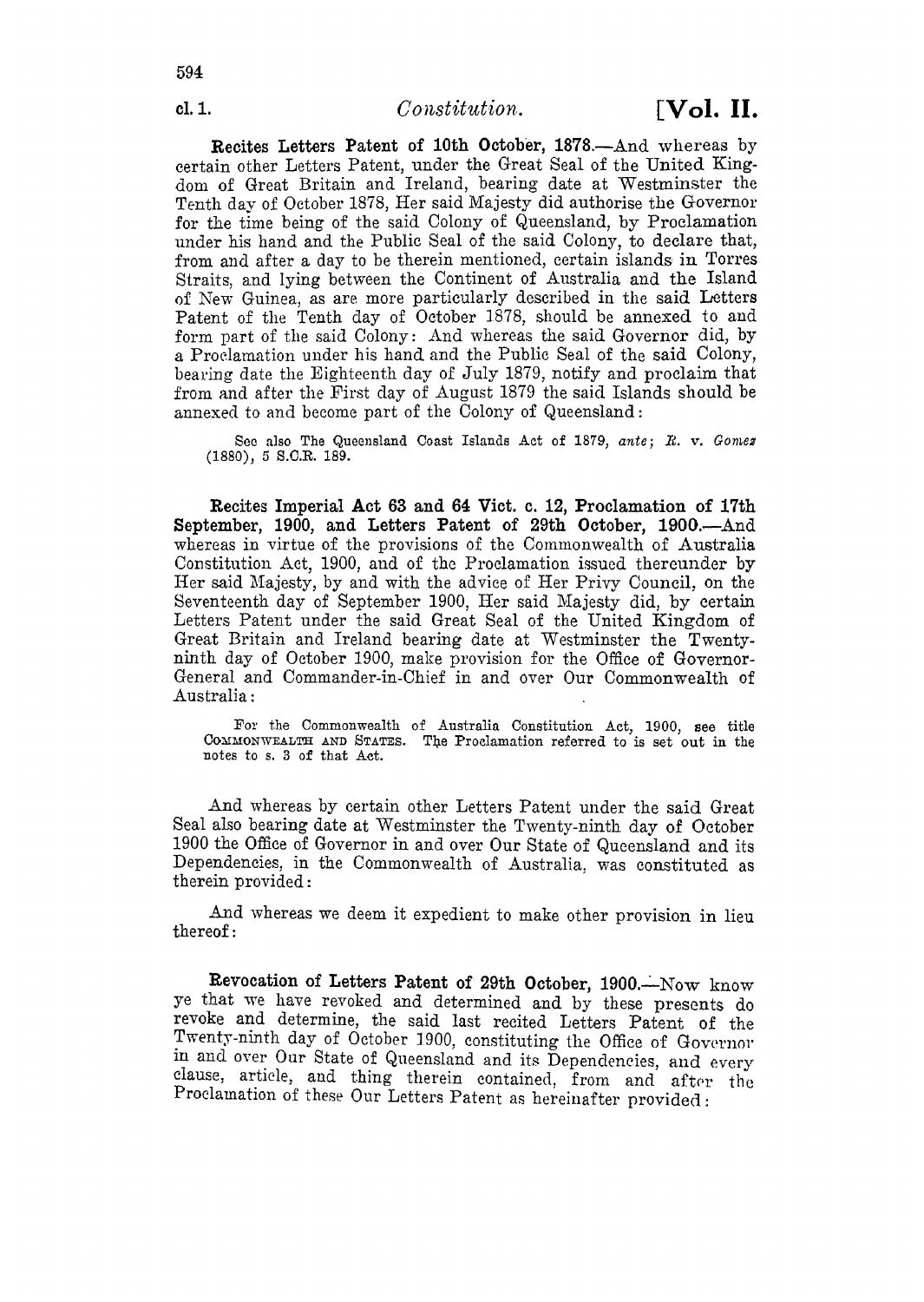#### **ck 1-5.**  Letters Patent Constituting the Office of Governor of the State of Queensland.

Office of Governor constituted.--And further know ye that We do by these presents constitute, order, and declare, that there shall be a, Governor in and over Our State of Queensland and its Dependencies, in the Commonwealth of Australia (comprising the Territories and Islands hereinbefore described), which said State of Queensland and its Dependencies are hereinafter called the State, and that appointments to the said Office shall be made by Commission under Our Sign Manual and Signet.

11. Governor's powers and authorities. Order in Council, **6th**  June, 1859.--We do hereby authorise and command Our said Governor to do and execute all things that shall belong to his said Office, according to the tenour of these Our Letters Patent and of such Commission as may be issued to him under Our Sign Manual and Signet, and of a certain Order made by Her Majesty Queen Victoria in Her Privy Council, bearing date the Sixth day of June 1859, and according to such Instructions as may from time to time be given to him, under Our **Sign** Manual and Signet, or by Our Order in Our Privy Council, or by Us through one of Our Principal Secretaries of State, and to such Laws as are now or shall hereafter be in force in Our said State.

> For the Order in Council of **Juno** 6, 1859, see this title, *ante.*  For the Royal Instructions to the Governor, see this title, *post.*

111. **Public Seal.**—And we do hereby authorise and empower Our said Governor to keep and use the Public Seal of Our said State for sealing all things whatsoever that shall pass the said Public Seal: and until a Public Seal shall be provided for the State the Great Seal formerly used for the Colony of Queensland shall be used as the Public: Seal of the State.

*N.* Executive **Council,** constitution of.-There shall be an Executive Council for the State, and the said Council shall consist of such persons as were, immediately before the coming into force of these Our Letters Patent, Members of the Executive Council of Queensland, or as may at any time be Members **of** the Executive Council of Our said State in accordance with any Law enacted by the Legislature of the State, and of such other persons as Our said Governor shall from time to time, in Our name and on Our behalf, but subject to any Law as aforesaid, appoint under the Public Seal of Our said State to be Members of Our said Executive Council for the State.

See also Boyal Instructions to the' Governor, clauses **4-6,** *post.* 

V. Grant **of** lands.-The Governor, in **Our** name and on Our behalf, may make and execute under the said Public Seal grants and dispositions of any lands which may be lawfully granted and disposed of by Us within the State.

See also The Land **Act** of 1910, **S. 0,** title **LAND.**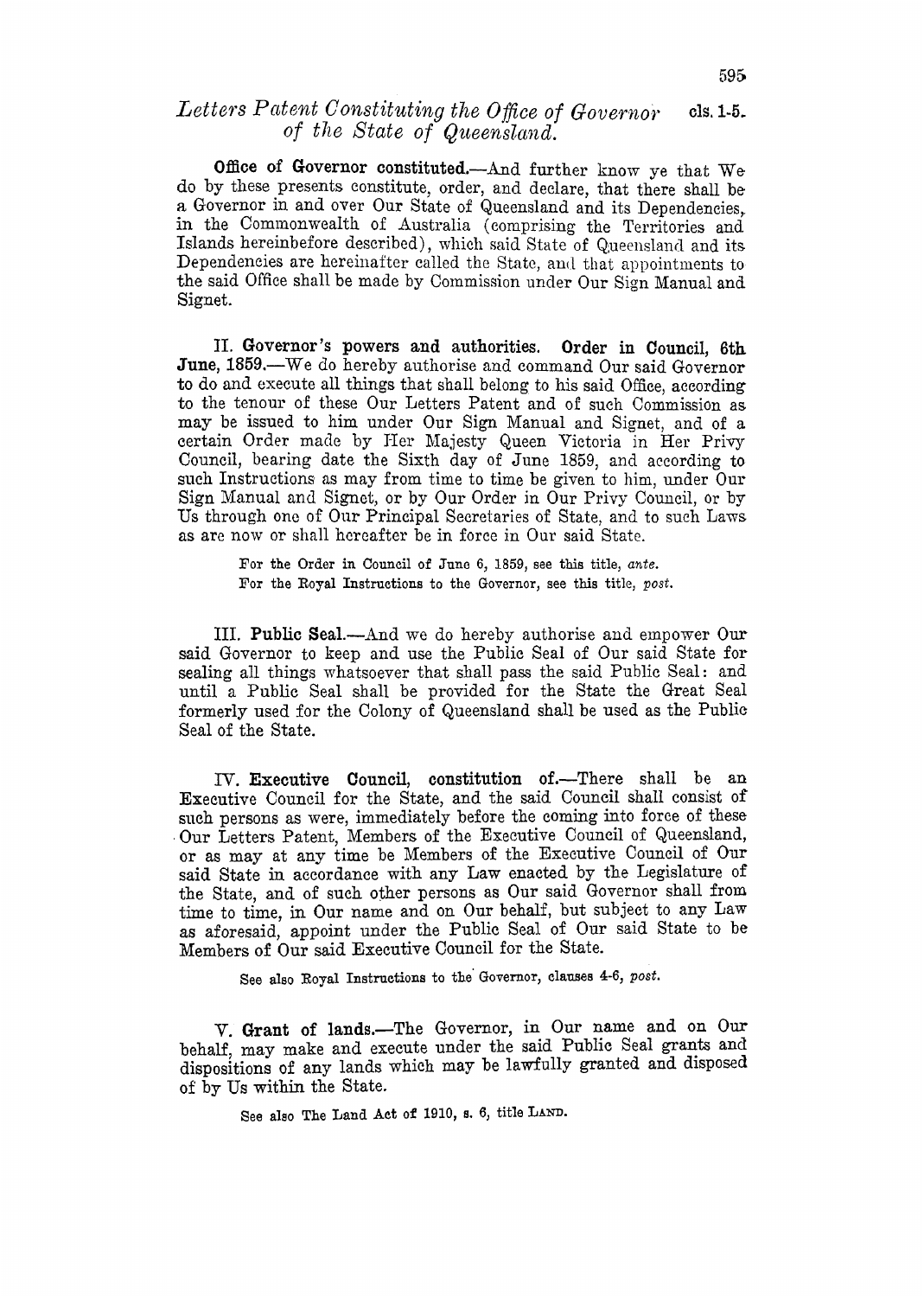cls. 6-10.

VI. Appointment of Judges, Justices, &c.-The Governor may constitute and appoint, in Our name and on Our behalf, all such Judges, Commissioners, Justices of the Peace, and other necessary Officers and Ministers of the State, as may be lawfully constituted or appointed by Us.

See also Royal Instructions to the Governor, clause 9, post; Constitution Act of 1867, ss. 14-16, ante.

VII. Grant of pardons. Remission of fines. Political offenders. Banishment from State prohibited.—When any crime or Proviso. offence has been committed within the State, against the Laws of the State or for which the offender may be tried therein, the Governor may, as he shall see occasion, in Our Name and on Our behalf, grant a pardon to any accomplice in such crime or offence who shall give such information as shall lead to the conviction of the principal offender, or one of such offenders if more than one; and further may grant to any offender convicted in any Court of the State, or before any Judge, or other Magistrate of the State, within the State, a pardon either free or subject to lawful conditions, or any respite of the execution of the sentence passed on such offender, for such period as the Governor thinks fit, and further may remit any fines, penalties, or forfeitures due or accrued to Us. Provided always that the Governor shall in no case, except where the offence has been of a political nature, unaccompanied by any other grave crime, make it a condition of any pardon or remission of sentence that the offender shall absent himself or be removed from the State.

See also Royal Instructions to the Governor, clause 8, post; The Criminal Code (1899), ss. 21, 672A, 675-677, title CRIMINAL LAW.

VIII. Suspension or removal from office.—The Governor may, so far as We Ourselves lawfully may, upon sufficient cause to him appearing, remove from his office, or suspend from the exercise of the same, any person exercising any office or place under the State under or by virtue of any Commission or Warrant granted, or which may be granted, by Us in Our name or under Our Authority.

See Constitution Act of 1867, s. 14, ante; Acts Shortening Act of 1867, s. 17, title Acrs.

IX. Summoning, proroguing, or dissolving any Legislative Body. **Appointment of members of any such Legislative Body.—The Governor** may exercise all powers lawfully belonging to Us in respect of the summoning, proroguing, or dissolving any Legislative Body, which now is or hereafter may be established within Our said State, and in respect of the appointment of Members thereto.

See also Constitution Act of 1867, s. 12, ante.

X. Succession to the Government. Lieutenant-Governor. Administrator. Proviso. Lieutenant-Governor, &c., to take Oaths of Office before administering the Government.-In the event of the death, incapacity, or removal of the Governor, or of his departure from the State, all the powers and authorities herein granted to him shall (subject to the proviso and condition hereinafter contained), be vested during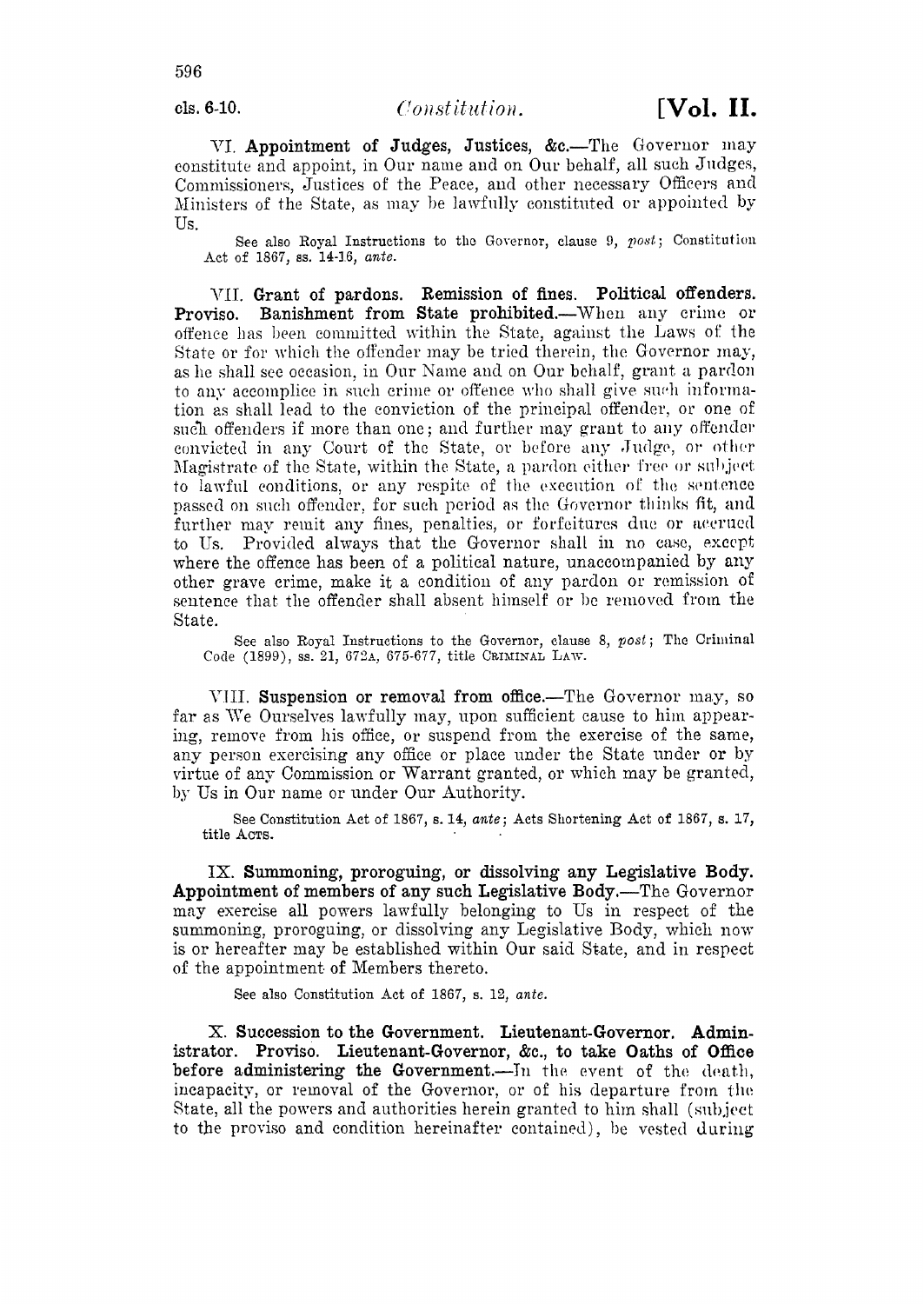# Letters Patent Constituting the Office of Governor cls. 10-12. of the State of Queensland.

Our pleasure in Our Lieutenant-Governor of the State, or if there be no such Officer in the State, then in such person or persons as may be appointed by Us under Our Sign Manual and Signet to administer the Government of the State. And We do hereby (subject as aforesaid) give and grant all such powers and authorities to such Lieutenant-Governor or person or persons accordingly: Provided always and subject to this condition that before any such powers or authorities shall vest in such Lieutenant-Governor, or such other person or persons, he or they shall have taken the Oaths hereinafter directed to be taken by the Governor of the State, and in the manner by these Letters Patent provided.

See also Royal Instructions to the Governor, clauses 10, 11, post; Commission of May 23, 1933, appointing the Lieutenant-Governor, post; Dormant Commission, dated October 29, 1900, appointing a Person to Administer the Government in Certain Events, ante.

XI. Governor may appoint a Deputy during his temporary absence from the seat of Government or from the State.—And whereas it may be necessary or expedient that the Governor should absent himself occasionally for a short period from the seat of Government or from the State, whereby the affairs of the State might be exposed to detriment if there were no person on the spot authorised to exercise the powers and authorities by these Our Letters Patent granted to the Governor or some of them: Now We do hereby authorise and empower the Governor, in every such case as occasion shall require, by an Instrument under the Public Seal of the State, to constitute and appoint our Lieutenant-Governor for the time being of the State, or if there be no such Officer, or if such Officer be absent or unable to act, then any other person to be his Deputy in the State during such temporary absence, and in that capacity to exercise, perform, and execute for and on behalf of the Governor during such absence, but no longer, all such powers and authorities vested in the Governor, by these Our Letters Patent as shall in and by such Instrument be specified and limited, but no others: Provided, nevertheless, that by the appointment of a Deputy as aforesaid, the power and authority of the Governor of the State shall not be abridged, altered, or in any way affected, otherwise than We may at any time hereafter think proper to direct.

See also the instruments referred to in the note to s. 10, ante.

XII. Publication of Governor's Commission. Oaths to be taken Imperial Act 31 & 32 Vict. c. 72.—Every person by Governor. appointed to fill the Office of Governor shall, with all due solemnity before entering on any of the duties of his office, cause the Commission appointing him to be Governor to be read and published at the seat of Government, in the presence of the Chief Justice or the next superior Judge of the State, and of the Members of the Executive Council thereof, which being done, he shall then and there take before them the Oath of Allegiance in the form provided by an Act passed in the Session holden in the Thirty-first and Thirty-second years of the Reign of Her Majesty Queen Victoria, intituled an Act to amend the Law relating